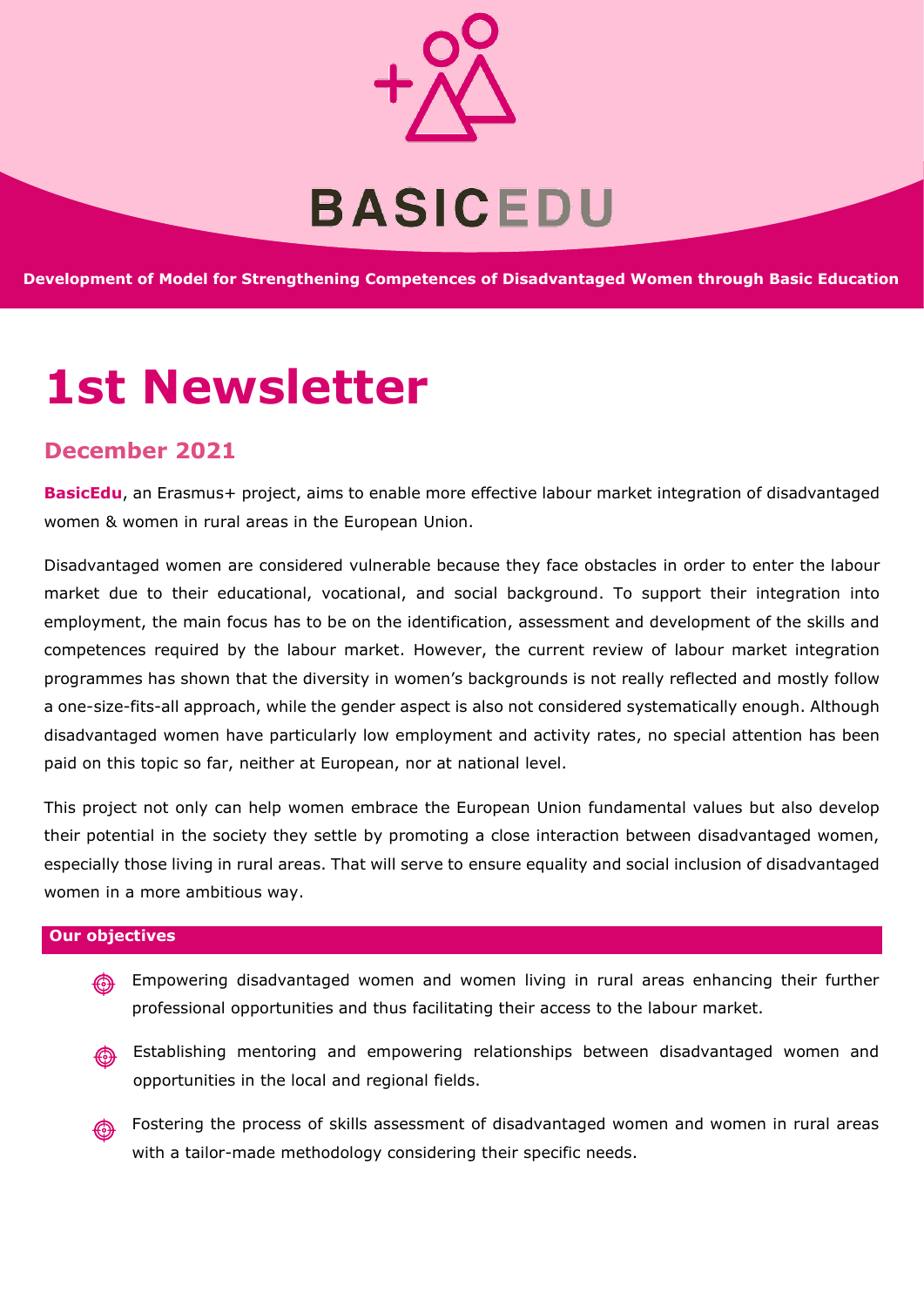#### **Our products**

The project will produce 3 Intellectual Outputs: